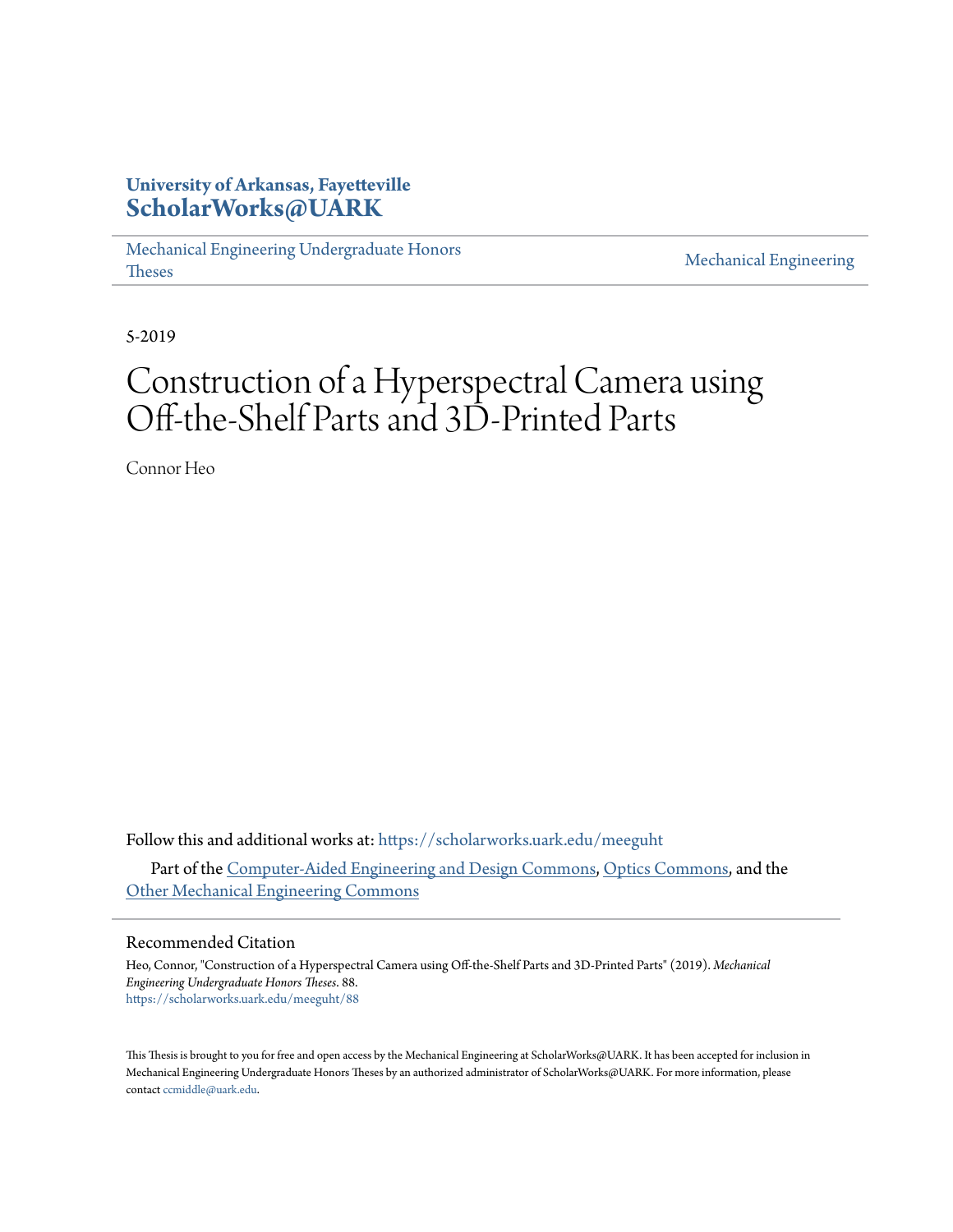# Construction of a Hyperspectral Camera using Off-the-Shelf Parts and 3D-Printed Parts

A thesis submitted in partial fulfillment of the requirements for the Mechanical Engineering Honor's College

by

Connor Heo University of Arkansas Candidate for Bachelor of Science in Mechanical Engineering, 2019

> May 2019 University of Arkansas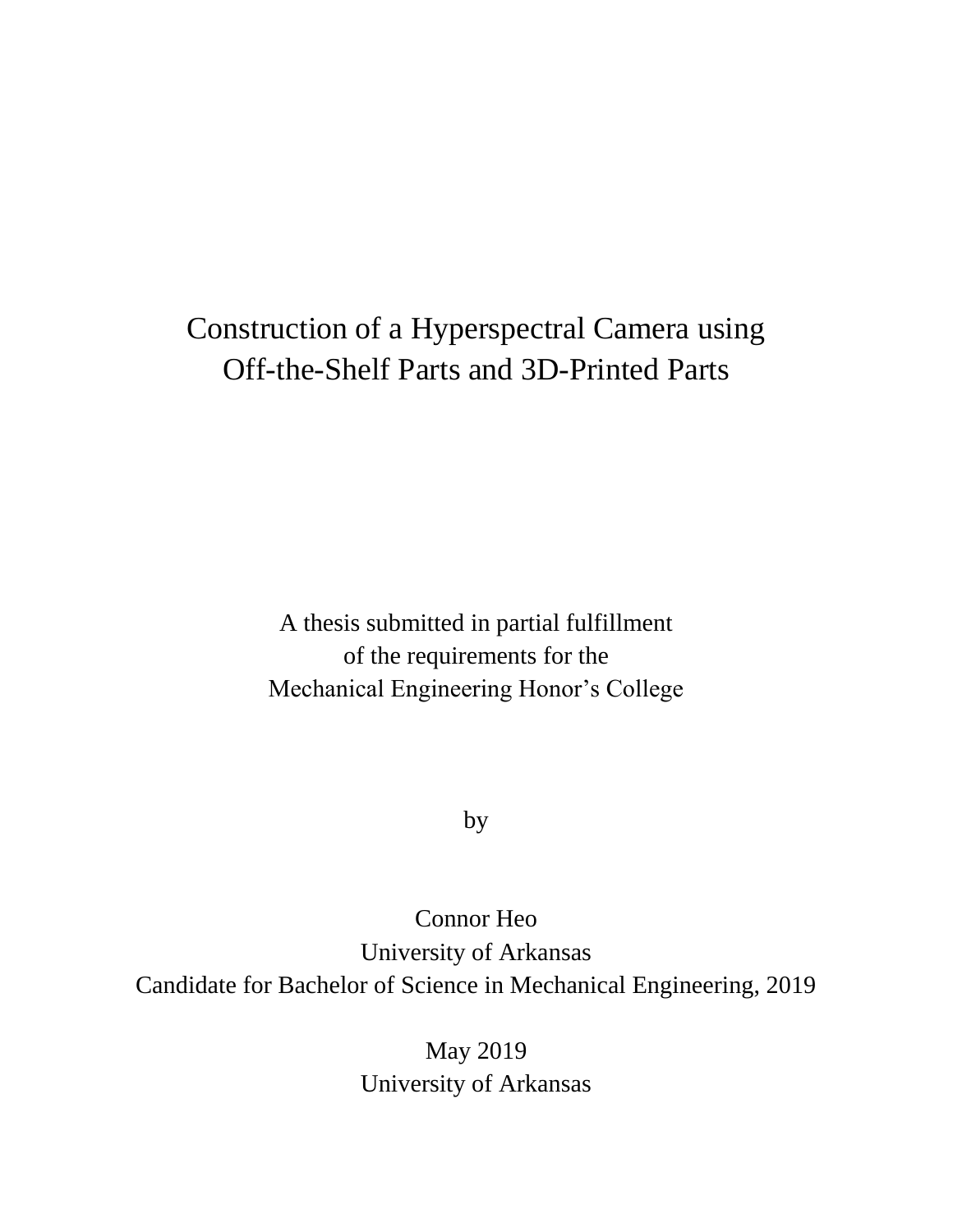I'd like to thank the Mechanical Engineering Department, Dr. Larry Roe, Dr. Vincent Chevrier, Joshua Moorhouse, Brandon Wallace, and my parents for giving me the knowledge, resources, and most importantly, the opportunity to make this possible.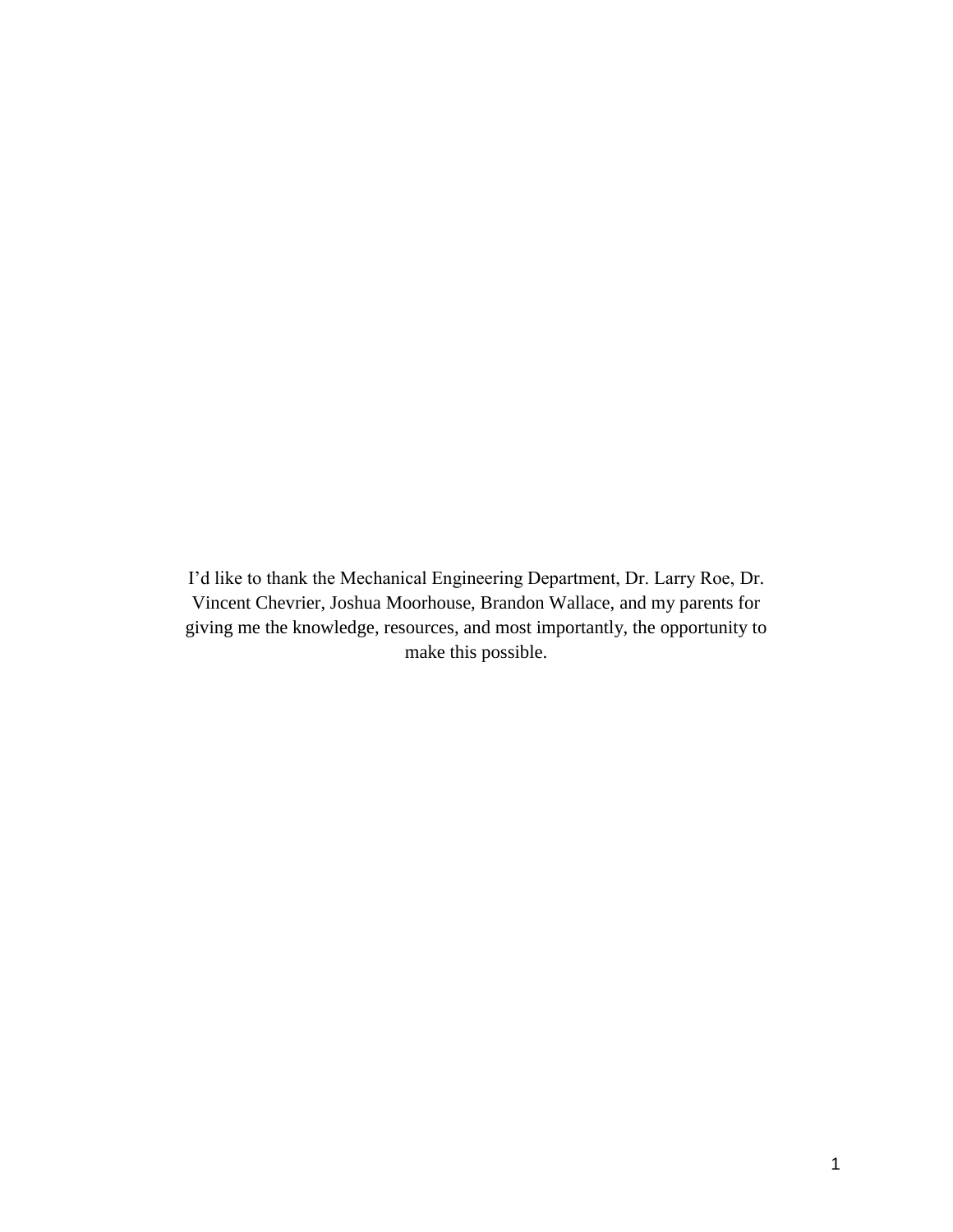# **1. Introduction**

#### 1.1 Background

Spectrograms allow for the contents of a subject to be determined by observing how the light emitting off the subject splits into different wavelengths. These images are distinctive, characterized by solid lines of color stretching vertically across a black background. The most commonly seen spectrograms are those of atomic spectra, often seen in chemistry textbooks. Differing atomic structures produce a different set of lines, allowing scientists to identify the elements in the subject. As valuable as this information is, there is always room for improving this system, as spectrograms have a limited range of applications.

Hyperspectral imaging identifies the spectrum for individual pixels in an image, allowing for a much more thorough analysis of the subject, transforming a 2-dimensional image into a 3-dimensional image (if not more!). Hyperspectral images have been used to identify the health of crop yields and forests, by allowing for at least one extra dimension of information to be gleaned from the camera [1]. However, due to the specialized nature of hyperspectral imaging, it is a relatively expensive technology. The Specim IQ, for example, starts at a price of around \$20,000 [9]. This is partly due to it being able to detect visible AND near-infrared wavelengths, which is an extremely useful, albeit novel, function. A cursory search yields similar results from other manufacturers. It is clear that as useful as the technology is and can be, it is still relatively fresh on the market, leading to high prices.

#### 1.2 Goal of the Project

The Arkansas Center for Space and Planetary Sciences (ACSPS) is working together with the Mechanical Engineering Department to build a modifiable camera with 3D-printed parts and off-the-shelf parts (sourced from Edmund Optics and Amazon). The design is to be readily changeable, primarily with the 3D printed parts, as to accommodate new ideas and functionalities in the future. Ultimately, the camera should be relatively cheap while maintaining functionality for proposed use cases. Earlier versions of the design will be tested extensively and rapidly updated in the ACSPS labs with benchtop testing. This will involve subjects with both visible and infrared emissions, with specific use in the ACSPS' Mars and Titan simulation chambers. Later down the road, field testing will help develop the automation and scanning abilities of the design, either by hand or attached to a drone. This will help develop the methods for compositing wavelength data with a given image, producing a hyperspectral image. The end goal for all of this testing and development is to build a camera to place in a cube satellite in order to make characterizations of planetary surfaces.

The first run of the camera was designed for reading visible light wavelengths and producing a useable, simple spectrogram. This is only a preliminary step to future versions that will incorporate new wavelength ranges (infrared, near-infrared) and functions (automation, hyperspectral imaging). It was deemed important from the beginning to build a working model so that adjustments and changes could be made rapidly. Subsequent models will be able to take in infrared and near-infrared wavelengths to be read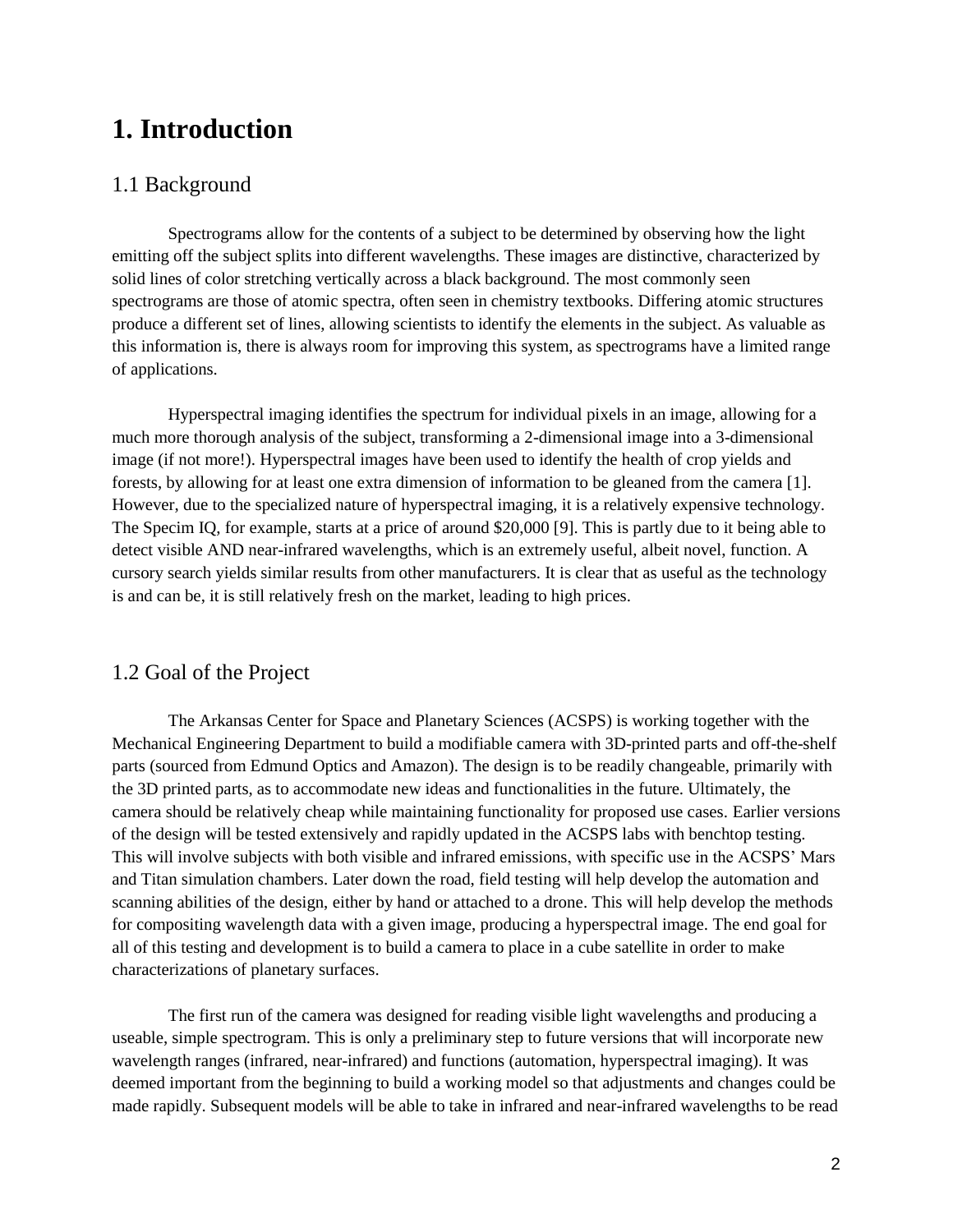by a detector and stored to a computer for further analysis. Even further down the road, the device will be able to composite a spectral image with the original image, in order to create the desired hyperspectral image, where wavelength data is stored at each pixel. However, again, the goal of this preliminary construction project was to build a working prototype from which improvements can be made and to build a deeper understanding of the device.

The camera design is inspired by a design conceived by a research team in Norway [2]. Their goal with the design was to use rapid prototyping, enabled by 3D-printing, in order to produce a camera for use in handheld and airborne applications, with the goal of producing push-broom spectral imaging. The goals of our project align with the team from Norway, in that we are aiming to minimize costs on the path to producing a hyperspectral image. To be more specific, our design is based on their very first design, as it uses cheap parts and achieves the desired simple functionality.

#### 1.3 Theory

By focusing light emitted off of a subject through a grating, the light can be split into distinct lines of color, as Figure 1 shows:



*Figure 1. A basic spectrogram (mathematica.stackexchange.com)*

Such a grating, usually called a diffraction grating, works by allowing different wavelengths of light to react uniquely based on their wavelengths, thus splitting the source light into its component wavelengths. The simplest type of grating consists of parallel slits and allows different wavelengths to "bounce" through these slits according to their wavelengths, thus creating a spectral image as seen above. Figure 2 is a basic representation of this phenomena, provided by Shimadzu: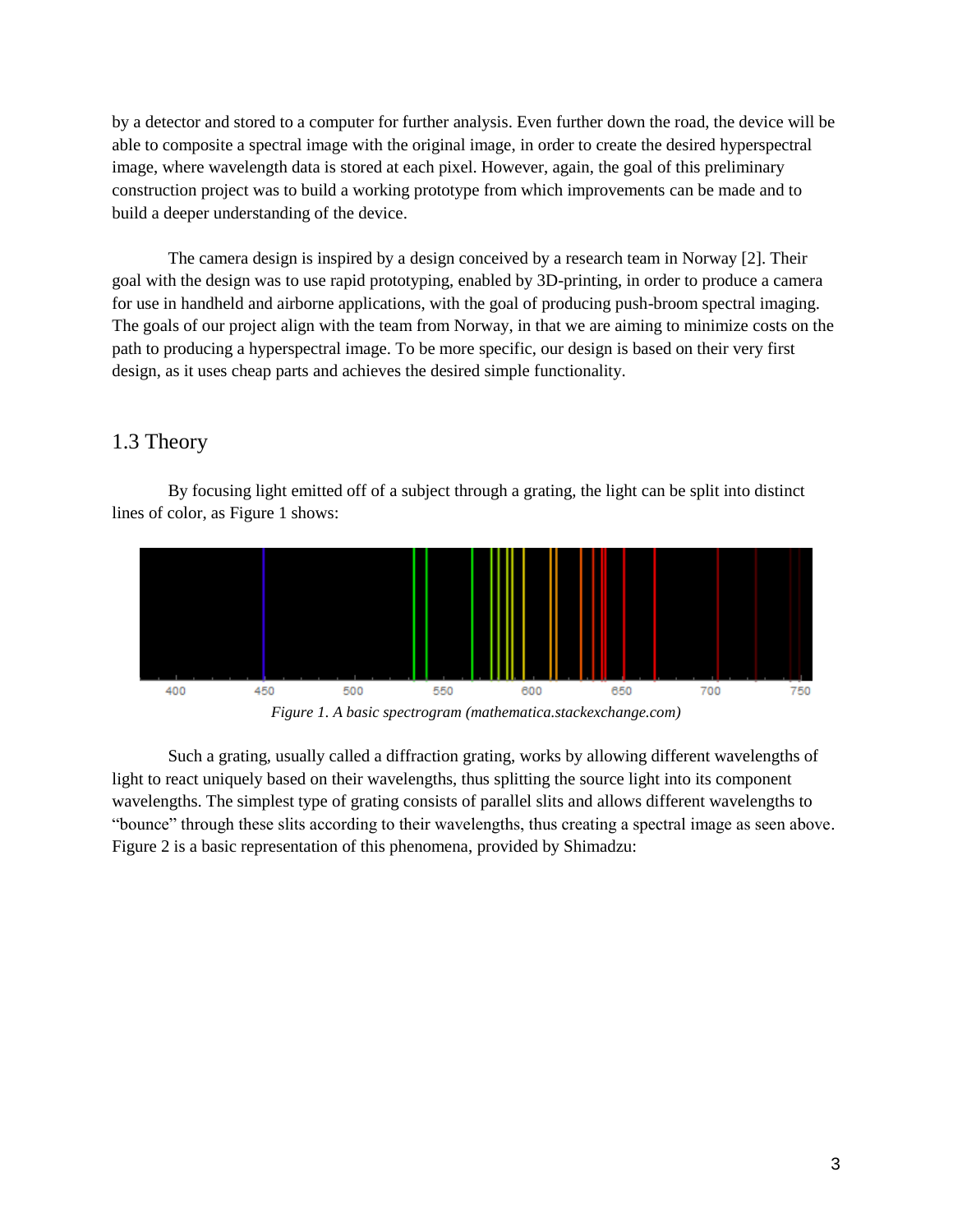

*Figure 2. A grating diffusing light, i.e. the same input angle results in the same output angle (shimadzu.com)*

The grating in our camera assembly is a transmission grating, with the light needing to enter the grating at an angle perpendicular to the reverse side [8].

The image from the camera will need to be calibrated, a process that requires a test setup and known wavelengths (usually achieved with lasers) to make a simple linear extrapolation for intermediate wavelengths. All this was done with Excel, in a process that will be described in the experimental setup section. For reference, the shown " $r^{2}$ " value on the curve fit describes how accurate the curve fit was.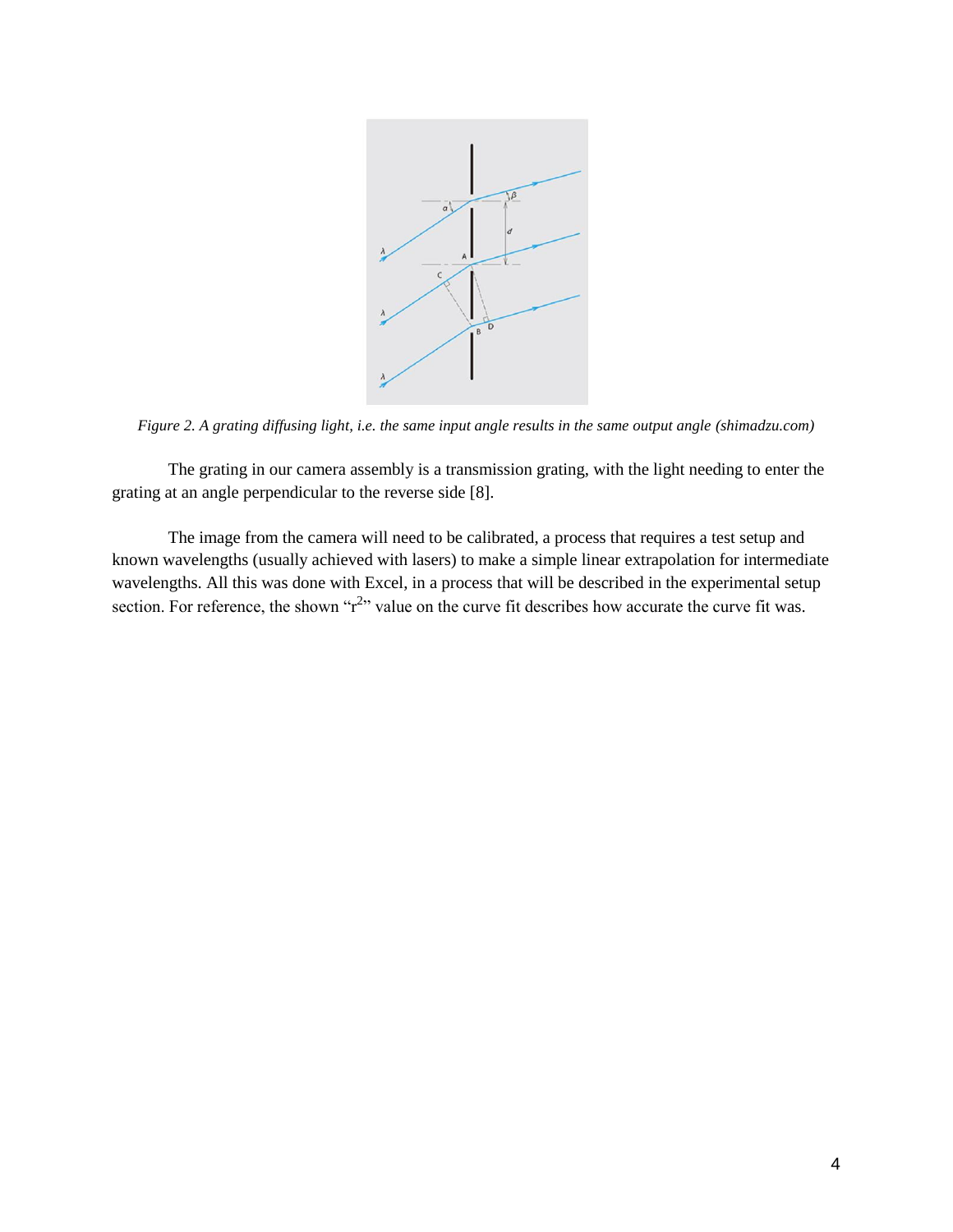# **2. Experiment**

### 2.1 Construction of Camera

Aside from the detector and the 3D-printed parts, all components of the camera were sourced from Edmund Optics. These were all off-the-shelf parts and were built into two main assemblies: the front mount assembly and the detector assembly. The front mount assembly consists of (note that the number in parentheses refers to the item's number on the parts list):



*Figure 3. S-Mount Thin Lens Mount (5)*



*Figure 4. Collimator Lens (FL = 30 mm) (7)*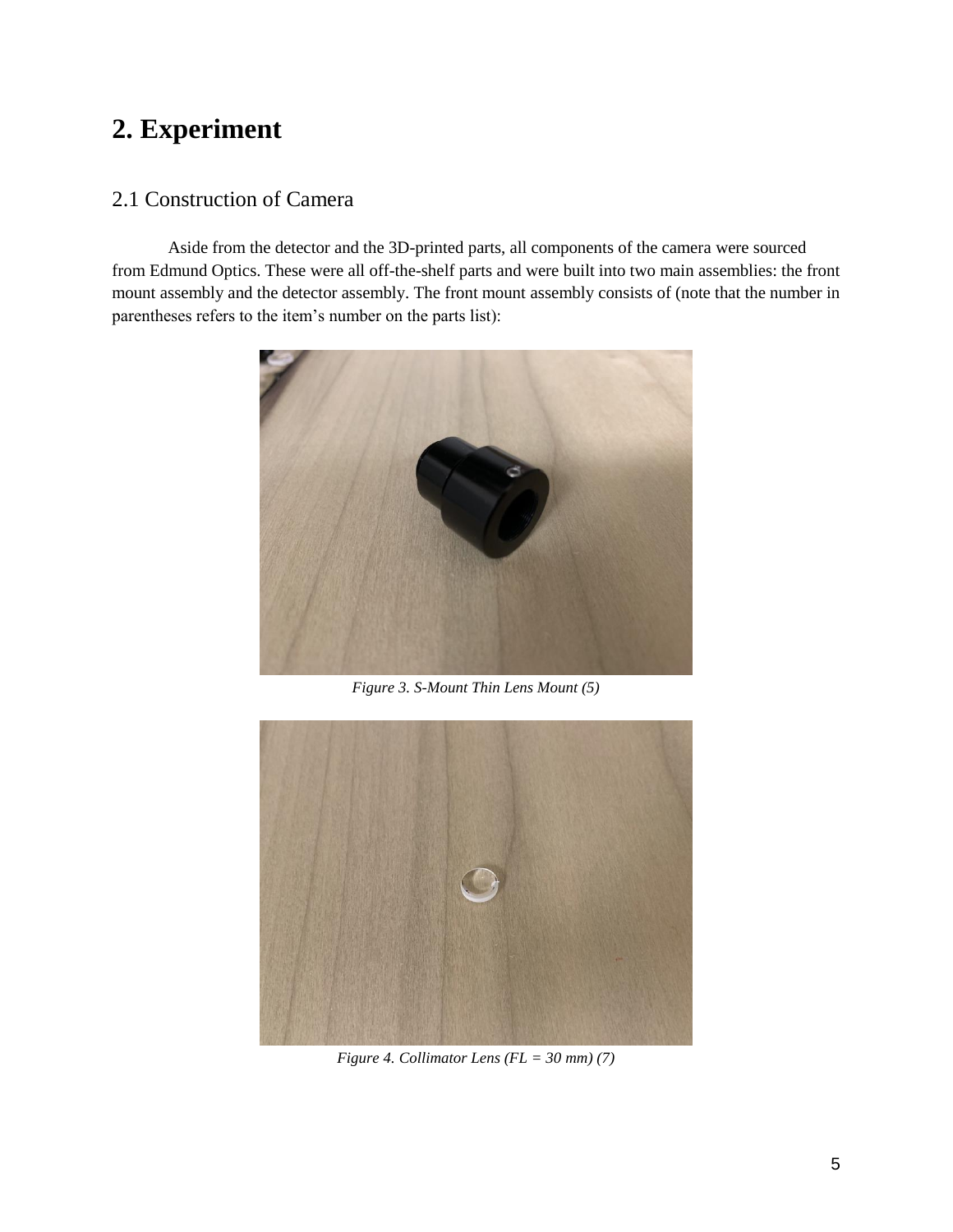

*Figure 5. S-Mount Focus Tube (6)*

The remaining parts of the front mount assembly consist of some delicate parts, so we did not disassemble for pictures once assembled. The remaining parts consist of:



*Figure 6. Front Lens (1), M12 Lock Nut (2), S-Mount Thin Lens Mount (5), Precision Air Slit (3), Field Lens (4)*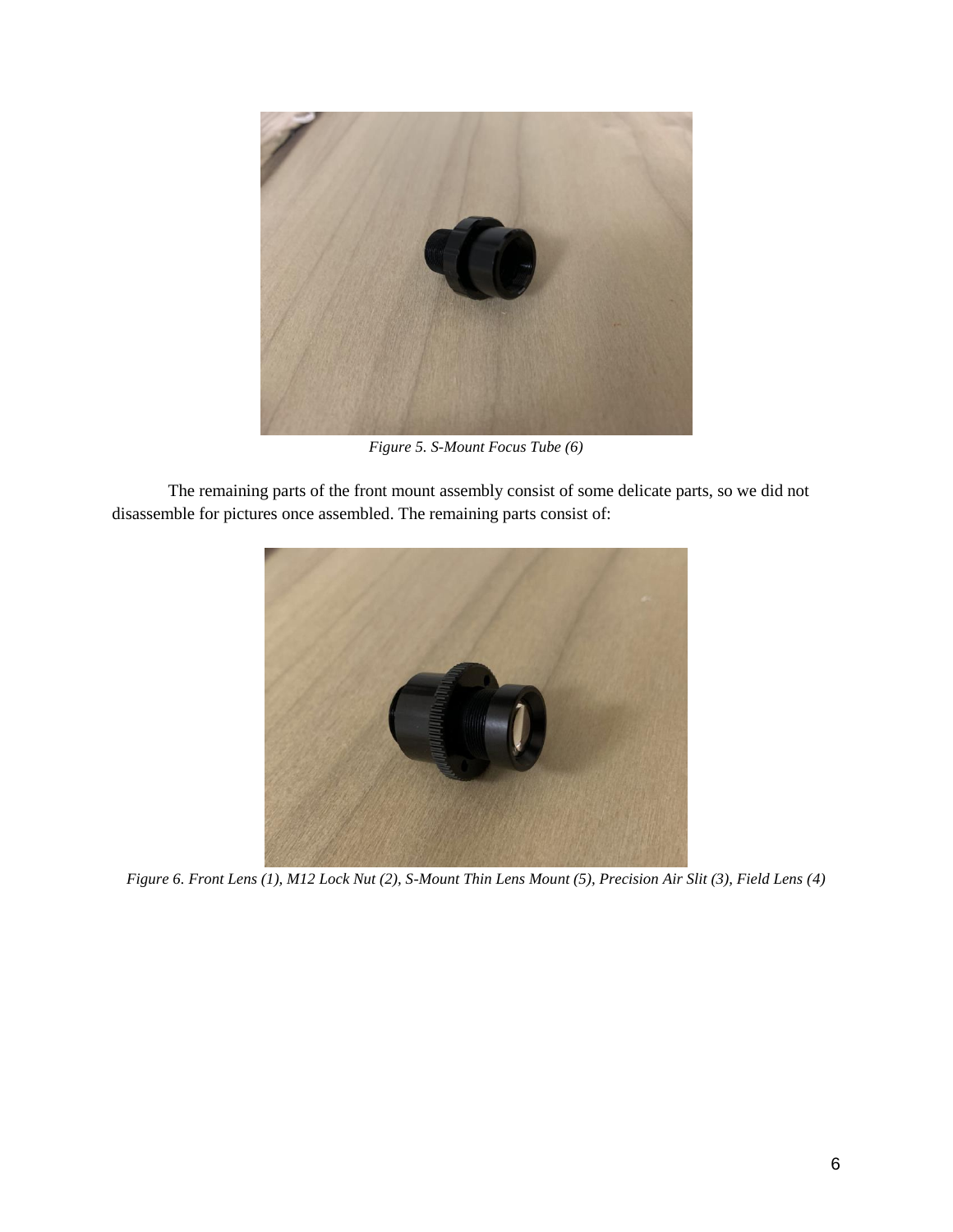The detector assembly consists of just three parts:



*Figure 7. Detector (12), S-Mount Brass Spacer (10), Detector Lens (9)*

The detector/camera bought off of Amazon required no extra adapters to connect with the detector lens, as it has native USB connectivity. Note that the grating sits between the two halves of the camera assembly. The entire assembly is laid out in Figure 8:



*Figure 8. Overall layout of camera*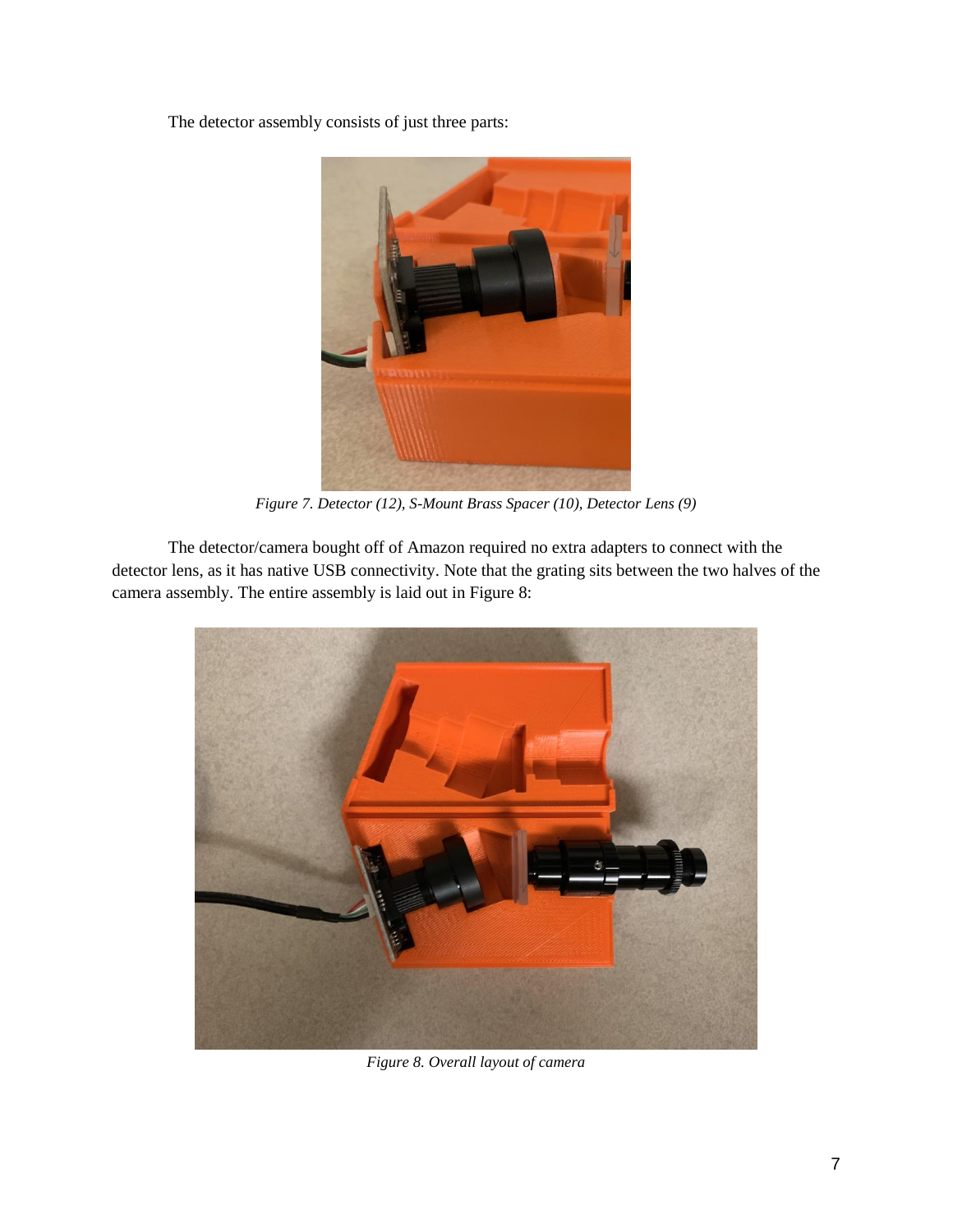Again, the slit and the grating are especially delicate, requiring a careful hand during movement and disassembly/assembly. A small arrow was drawn onto the edge of the grating to help orient it. The arrow should point to the right in the direction of the subject. The slit also needs to be aligned properly. This is a simple job, as you can use the S-mounts to rotate the parts as need be without disassembling the camera but needs to be done before spectrograms are taken to ensure proper operation. Simply looking through the front assembly while pointing it at a light source should help ensure the slit is aligned properly.

The grating used in the camera assembly is a transmission grating supplied by Edmund Optics, with 600 groves/mm, 25 mm by 25 mm size, and a 28.7° blaze angle grating. The choice of grating was due to its size, which matched the size of the other parts well (not too big, not too small), its relatively low price (~\$100), and its efficiency at diffusing visible light. Edmund Optics provides a graph (Figure 9) that shows the efficiency of different gratings for different wavelengths:



**Transmission Grating Efficiency Curves** 

*Figure 9. Transmission Grating Efficiency (edmundoptics.com)*

The graph shows that a grating with 600 grooves/mm (the blue line) has an efficiency between around 45 and 60 percent between the wavelengths 400 nm and 700 nm, which is perfect for the visible spectrum. The aforementioned blaze angle refers to the angle of the sawtooth pattern etched onto the surface of the grating, which provides heightened efficiency for a range of wavelengths. Other components of the camera were selected for their low cost and small form factor, and were mostly general optics parts, aside from the slit, which helps focus the light through the grating and provides the y-axis range for the spectrogram, i.e., the slit height is the height of the images taken.

The 3D-printed part was originally designed by the research team from the paper mentioned above [2]. However, no dimensions besides the characteristic angle were given, necessitating trial and error, along with the measurement of the camera components to achieve a functional housing. They calculated the characteristic angle of the part with the equation:

$$
\lambda = (a/k) * sin\beta \tag{1}
$$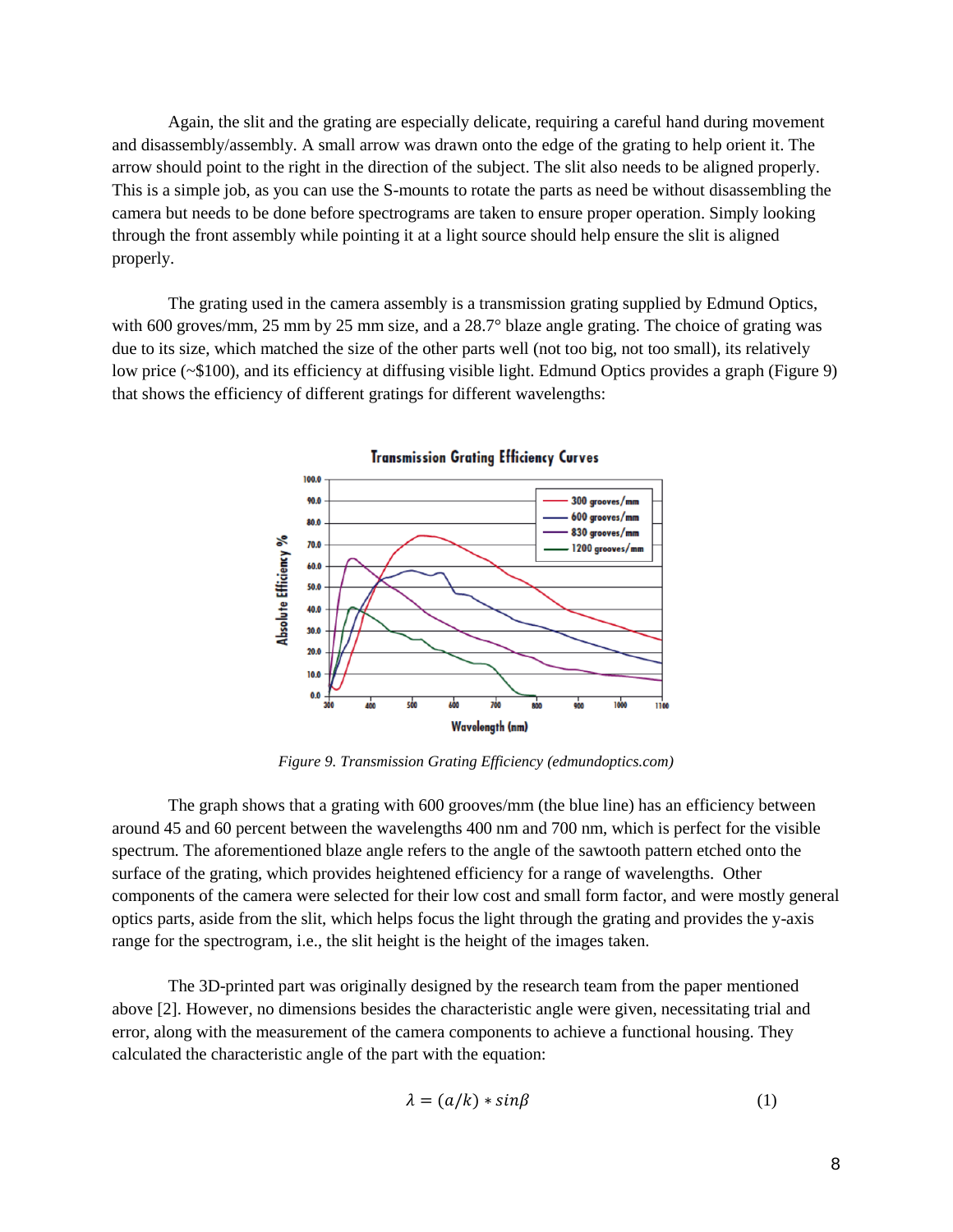Where  $\lambda$  is the dead-center wavelength,  $k$  is equal to 1 (to account for the first spectral order),  $\beta$  is the characteristic angle, and *a* is the groove spacing, which is calculated by dividing 1 by the number of lines per mm in the grating and converted to nm, as the wavelengths are also in nanometers. For the grating in this design, there are 600 grooves per mm, making the groove spacing *a* equal to 1666.67 nm.

This characteristic angle was calculated with a wavelength of 552.5 nm produced from a green light source. This resulted in an angle of 19.36 degrees off center axis and the wavelength of 552.5 nm being dead center in the image produced. In other words, if the subject of the image consists of light of wavelength 552.5 nm, it will appear in the center of the captured image, making for a solid calibration point. If need be, this angle can be adjusted based on the desired dead-center wavelength. Also, with the transition to infrared and near-infrared wavelengths, an appropriately "middle" source can be used to design the angle of the housing. The two halves of the 3D printed clamshell assembly were joined by friction alone, and the camera components were almost all held in a similar fashion. However, it is recommended that the grating is fixed using glue or tight tolerances, as to eliminate any motion with the grating, as that will necessitate re-calibration.

The detector was found on Amazon and was chosen due to its low price and native USB functionality, allowing for easy set up and testing, along with real-time feedback from a connected laptop. Once the camera assembly was assembled, it was tested to see if a spectrogram was produced. The preliminary images taken showed that the camera can indeed produce the desired image, as seen in figure 5, which is an image taken with the camera assembly pointed at a fluorescent light. Something of note is that normally, spectrograms are displayed left to right, with the shorter wavelengths (i.e. blue wavelengths) on the left and the longer wavelengths (i.e. red wavelengths) on the right. Figure 1 is an example of this. However, the image in Figure 5 has red on the left and blue on the right, indicating that the image is flipped. This will need to be accounted for when identifying wavelengths in the future.



*Figure 10. Spectrogram of fluorescent light. Note the reversal of the position of blue and red.*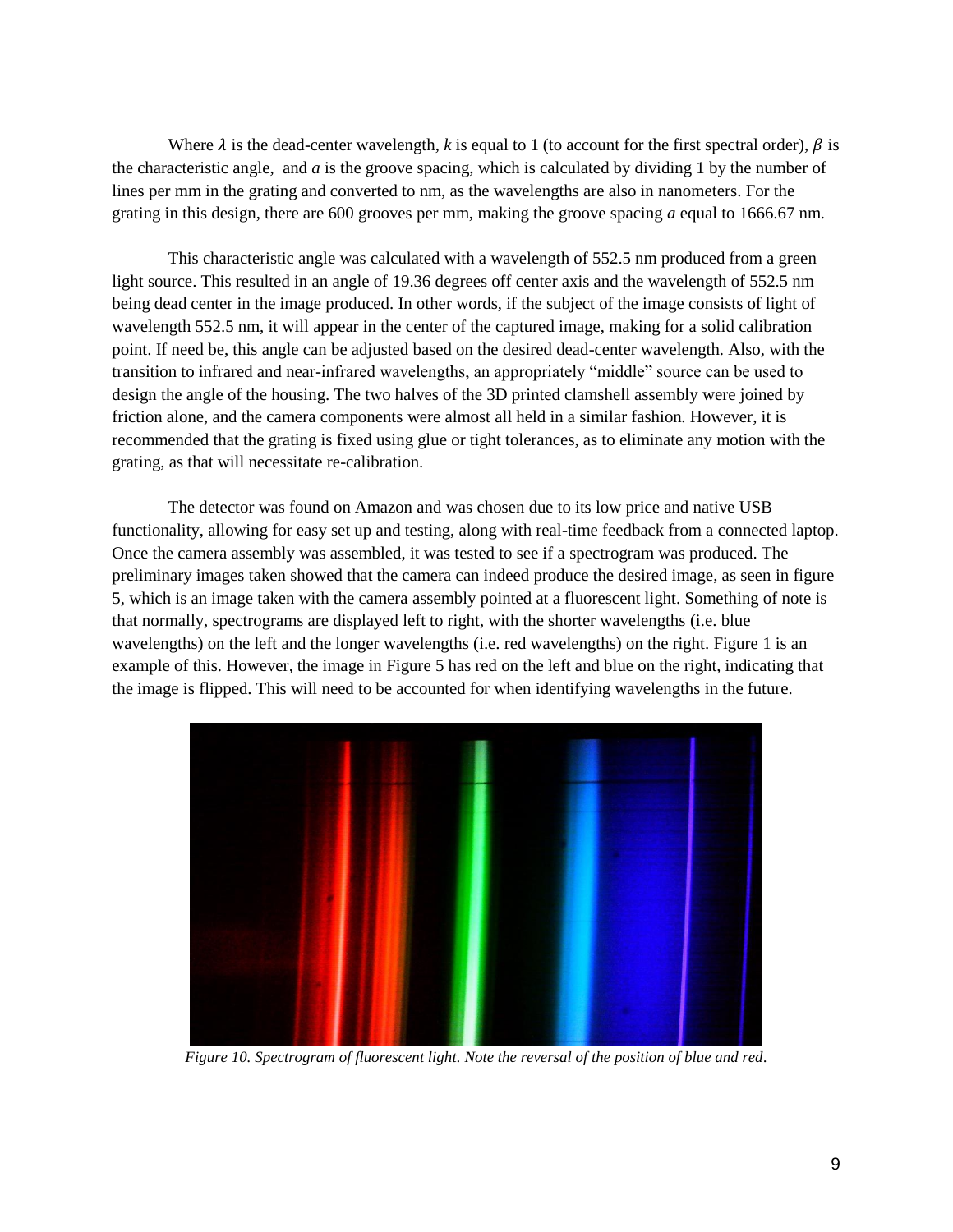More work will need to be done to produce a hyperspectral image, i.e. a combination of an RGB image and the wavelength data at each pixel. Such a hyperspectral camera will require more complex methods of gathering information in order to produce the desired image. One common method of creating a three-dimensional  $(X, Y, wavelength)$  image from a two-dimensional  $(X, Y)$  detector is point scanning, in which an image is divided into a grid and the wavelength data is taken at each square in the grid, one by one. This produces an accurate, high resolution hyperspectral image. However, it is exhaustive and therefore slow. The design of the camera will be tuned and updated in order to accommodate this function. The methods and theory required to achieve this will be included in the discussion section.

#### 2.2 Experimental Setup

The testing apparatus was designed to hold the camera assembly close enough to a target board covered with a white, diffusing surface, such that the camera's distance from the target was kept constant, and the light diffused off of the target was bright enough for the detector to pick up. For initial testing and calibration attempts, the camera was kept at a distance of 15 cm from the target, measuring from where the light first enters the device to the surface of the board. This was an adequately close enough distance that the picture wouldn't extend beyond the sides of the target. Figure 11 is an image of the testing apparatus with one of the light sources being shone on the target:



*Figure 11. Basic experimental setup for the capture of preliminary test spectrograms*

The light source was adjusted so that enough light penetrated the slit and reached the detector, as opposed to aiming at a central target. This is because during the experiment, it was observed that as long as enough light was able to reach the detector, moving the source a small amount had no effect on the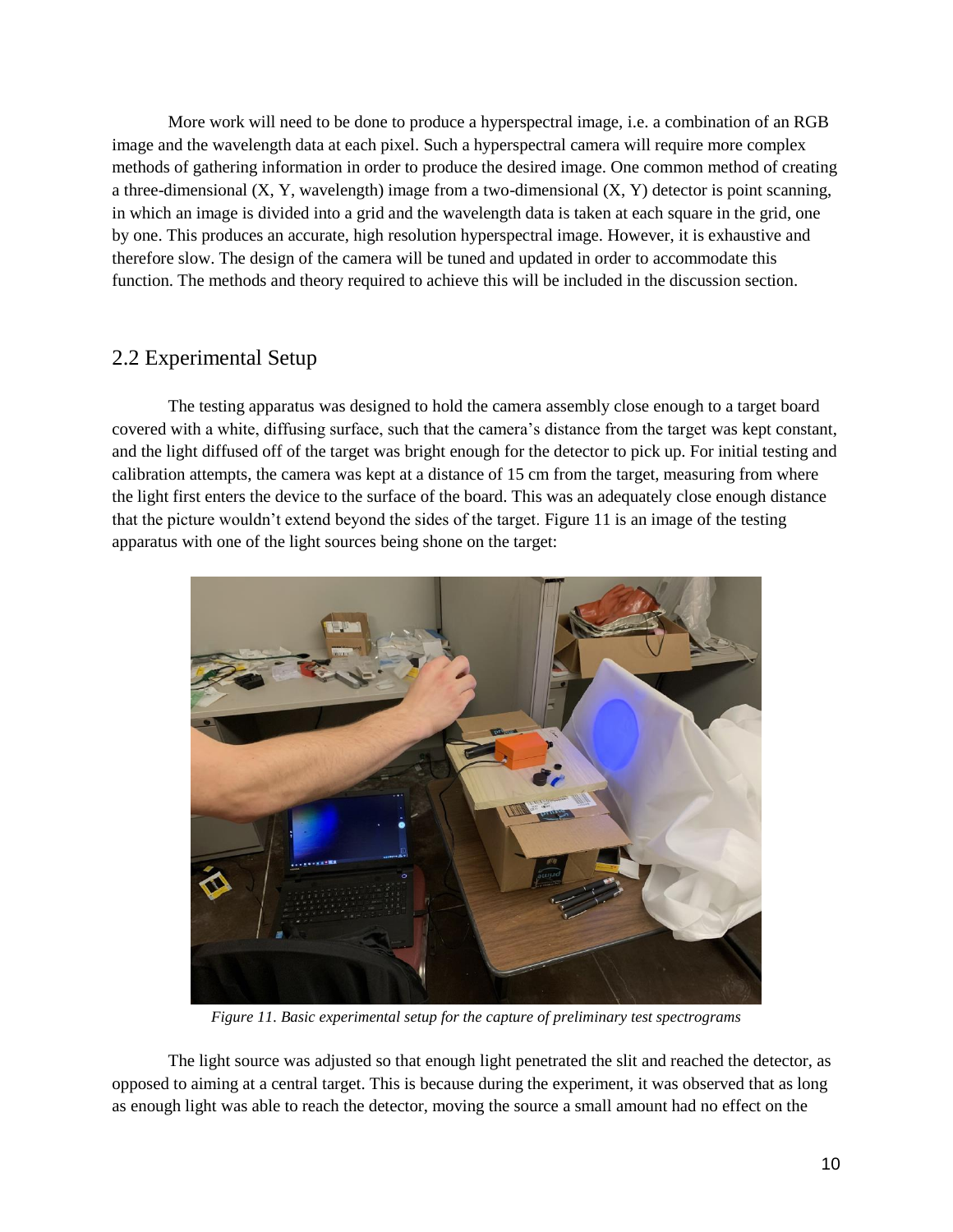position of the spectral bands. Several different lasers and light sources were tested to confirm the functionality of the camera. 3 low-power laser pointers (red, green, and blue), 1 high-power green laser, and one multi-function laser (with red, UV, and flashlight modes) were used. The low powered laser pointers did not produce enough light for the detector to pick up. The high-power green laser produced a very vibrant band, as did the multi-function laser pointer on its flashlight mode. Neither the low-power red laser or the multi-function's red laser function were able to produce a strong band, but a smaller band was still captured by the camera, providing the most likely source of inaccuracy. The red bands were difficult to capture and required much more time than the other two sources. Refer to the appendix (figures i, ii, and iii) for the images.

#### 2.3 Post-Experiment Processing

Once the images were taken, the camera needed to be calibrated. For the purposes of troubleshooting basic functional errors with the camera, calibration was done manually with a relatively simple process in order to produce a simple linear curve fit by which other subjects could be judged. Down the road, automated calibration, along with a process by which to adapt to different targets will be developed. This will require calculating the effective focal length of the lens setup, the field of view of the camera, and the distance to the target in order to adapt the taken image.

Knowing that the detector takes images at 1080p resolution, we created an x-axis for each image taken, from which we could compare to other images and then identify the wavelengths given off by the subject. For example, if a laser of wavelength 550 nm produced an image with a band at some pixel x in the image, we could then say pixel x corresponds to 550 nm, which will allow us to identify the wavelengths in other subject images. By adding other known points, the linear extrapolation can be more accurate. Different colored lasers allow for more calibration points, and lasers specifically are chosen as they can produce a single, consistent wavelength. The lasers used in the preliminary experiment had a deviance in wavelength of less than 2% (plus or minus 10 nm, to be exact) so their accuracy provided no significant amount of error.

The images were placed into Microsoft Paint, as Paint has a built-in pixel coordinate function. By estimating the center of each spectral band and drawing a line through it, each band was placed on the xcoordinate pixel. The images with lines added are in the appendix in figures iv, v, and vi. The wavelengths and their corresponding pixel values are tabulated in Table 1.

|                   | Wavelength (nm) | Pixel Value (out of 1920) |
|-------------------|-----------------|---------------------------|
| <b>Blue Laser</b> | 405             | 1538                      |
| Green Laser       |                 |                           |
| Red Laser         | 50              |                           |

*Table 1. Wavelengths and pixel values for each laser*

In Excel, a scatter plot was made using the wavelengths listed on the lasers for the x-axis and the pixel value of each band on the y-axis. Then, a linear curve fit was created in order to calibrate the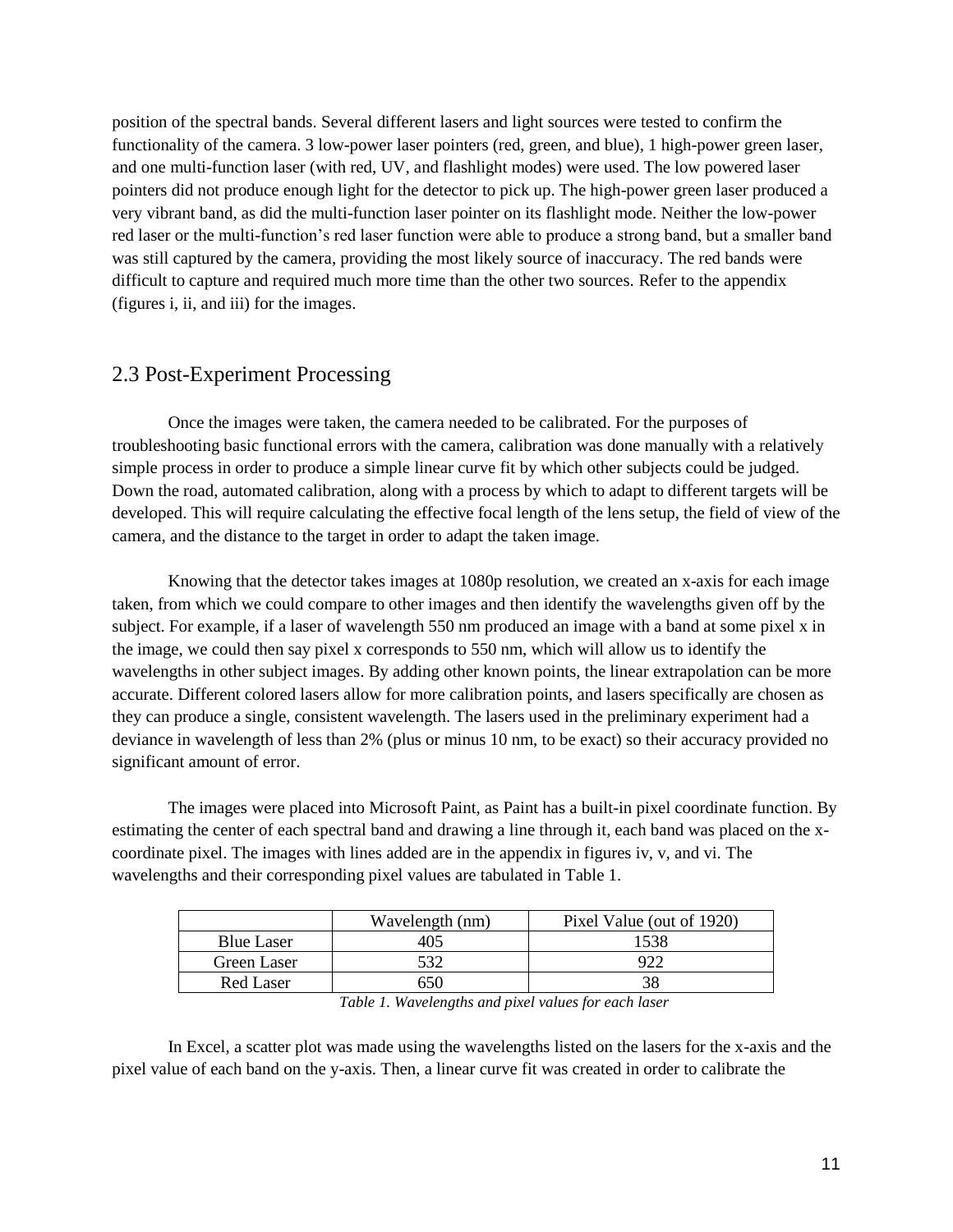camera. Using this curve fit, the wavelengths of any subject emitting visible light 15 cm away can be identified.



*Figure 12. Scatter plot of wavelength vs. pixel value with curve fit*

The  $r^2$  value is 0.985, meaning that within the range of wavelengths, the curve fit is very accurate. All these calculations will be done with Excel for testing in the near future. Further down the road, this process will be automated and added along with the processing required to create the hyperspectral images.

To adapt the design for infrared or near-infrared wavelengths, again, the entire assembly will have to undergo a few changes. For one, a desired dead-center wavelength will need to be chosen that is appropriate for the type of light. This will determine the characteristic angle of the 3D-printed assembly. Then, a proper detector has to be chosen. This will be the main source of cost for the camera, as specialized detectors can be very expensive. Finally, once the camera is assembled, the new detector will need to be calibrated again, ideally with some known subjects with predicted/known wavelengths.

## **3. Final Remarks**

#### 3.1 Discussion

The preliminary tests of the camera showed that it can indeed produce a useable spectrogram, as long as the subject provided sufficient light to reach the detector through the assembly. While the blue and green calibration bands were strong and vibrant, it was much more difficult to capture the red band, as both red lasers were lower powered, and generally speaking longer wavelengths have a harder time penetrating than shorter wavelengths. More complicated functions (infrared detection, hyperspectral imaging) have yet to be implemented, but the design of the camera is easily adaptable to accommodate a different range of wavelengths. Calibration is still not automated, as the image data needs to be manually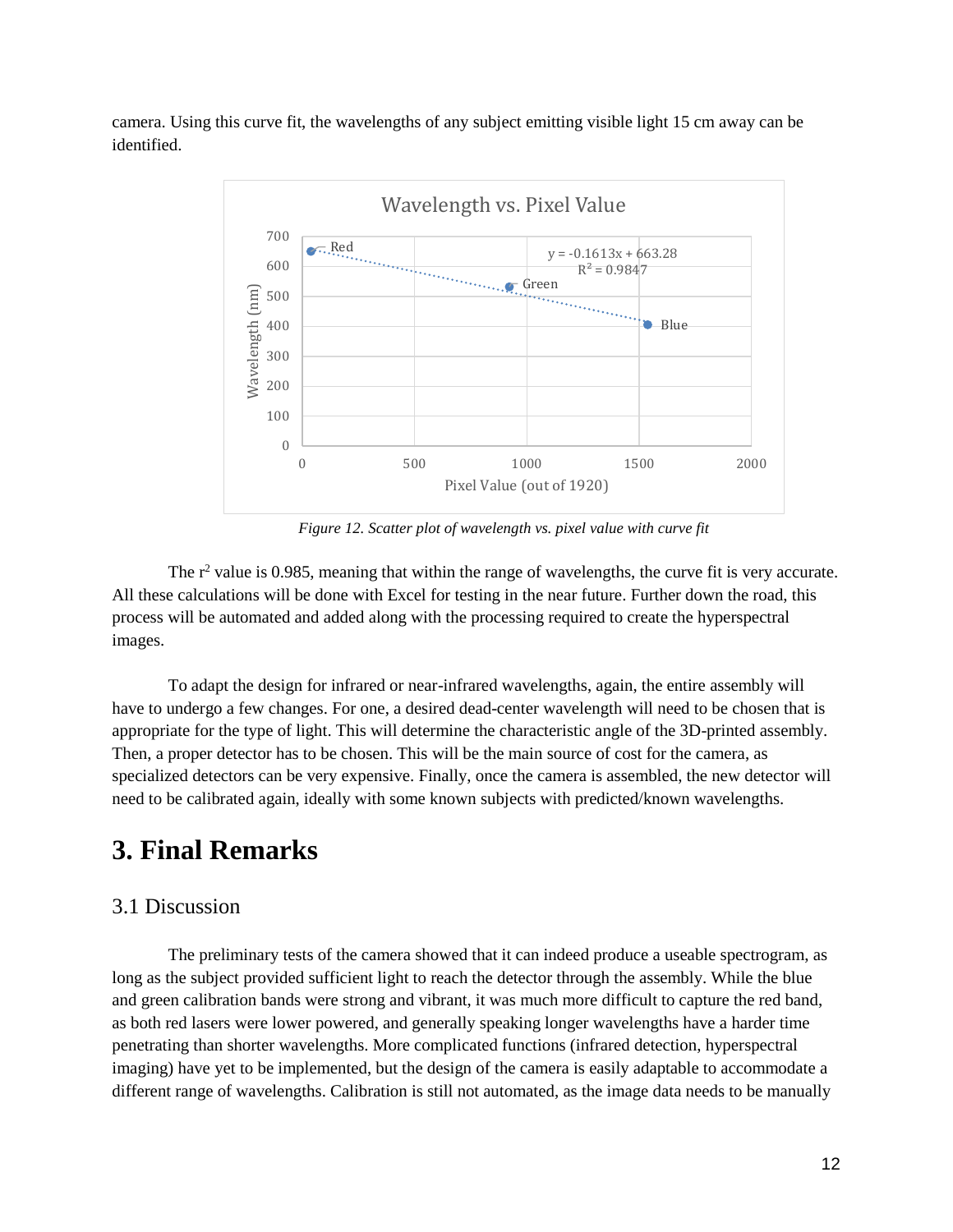processed in Excel to identify the wavelengths. Future designs may include a small program to read the images and output the pixel values automatically for calculation and identification of the wavelength values.

As mentioned above, the basic assembly of the camera need not change for different types of electro-magnetic waves. The two parts that would need to be replaced in this case are the detector and the grating, as they both have specific wavelength ranges of function. For infrared wavelengths, the goal of keeping costs low is still achievable, as infrared detectors are relatively inexpensive and widely available. However, as near-infrared detectors are still niche and rare, the cost of the camera assembly will increase, posing a problem for the primary goal of the experiment. The 3D-printed assembly will also need to change, with the model's angle changing based on the desired dead-center wavelength.

There are a few common methods for creating a hyperspectral image, and depending on the method chosen, the optics of the assembly change. One of the most common as mentioned above is point scanning. The basic principle, as mentioned above, requires taking the wavelength data at each point in a grid, usually the pixels of the image. One way to achieve this is to send the incoming light to two detectors, such that one reads the wavelengths through a grating, and the other takes the image. Then, the detectors are instructed to take images at each point along a grid, thus creating a set of data that can be then compiled into a hyperspectral image. Other methods, such as line scanning and snapshot scanning, require different optics and different setups.

### 3.2 Conclusions

- Assembly and testing were successful for the first prototype of the camera
- Spectrograms can be produced; hyperspectral images will require more time/research along with a more complicated assembly and interface to produce
- Difficulties in capturing the spectrograms were due to insufficient source strength and inherent difficulties at higher wavelengths.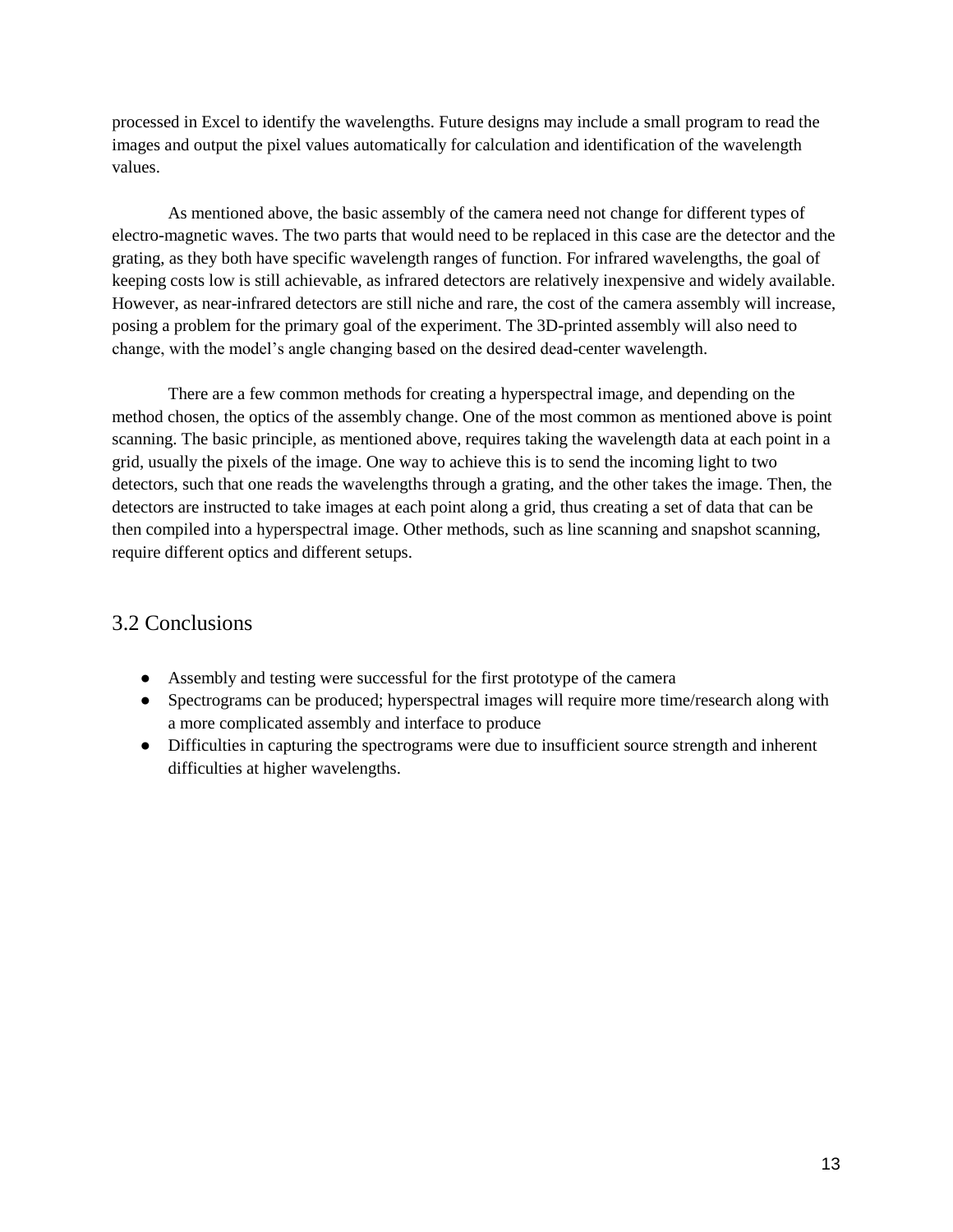# **4. Recommendations for Future Iterations**

To recap, the ultimate goal for this project is to develop a device capable of producing a hyperspectral image, which requires the synthesis of both wavelength data and a source image (usually RGB). To achieve this, it is recommended to implement a point scanning method. This will require the camera to assign a grid to its subject, then take the wavelength data of each square in the grid, one by one, until it can finally be composited with the final image. Other methods, such as line scanning and snapshot scanning, sacrifice resolution or require much more expensive/complicated parts.

Dr. Chevrier noted that while the camera should work first with visible light, it will need to later be adapted to infrared and near-infrared wavelengths. As mentioned above, this will require the following changes:

- Edit the characteristic angle of the 3D-printed housing using equation 1 and a desired dead-center wavelength
- Change the detector to one that can read infrared/near-infrared wavelengths
	- o Note that this is going to be the main source of cost
- Change the grating out for one with the proper wavelength range (the one used in this model has a range of 400-700 nm, for example)
- Develop a program (perhaps using Visual Basic for Excel compatibility) that can help calibrate, process, and composite all the data from the spectrogram and the source image, such that the process can be automated

For the near future, the fit of the 3D-printed assembly should be improved, as there are still some light leaking into the assembly. The testing apparatus should also be improved upon to keep the camera more still and to help maintain consistency during operation. More diffused light sources should also be purchased/developed, as a small point subject, such as a small laser pointer, cannot provide enough light for the detector to pick up. Finally, there are two directions to choose from for the next step: automation or infrared. I believe that developing a way to automate the image taking, calibration, and processing is key to enabling future rapid prototyping, as it will be less time-consuming to capture usable images and turn it into data.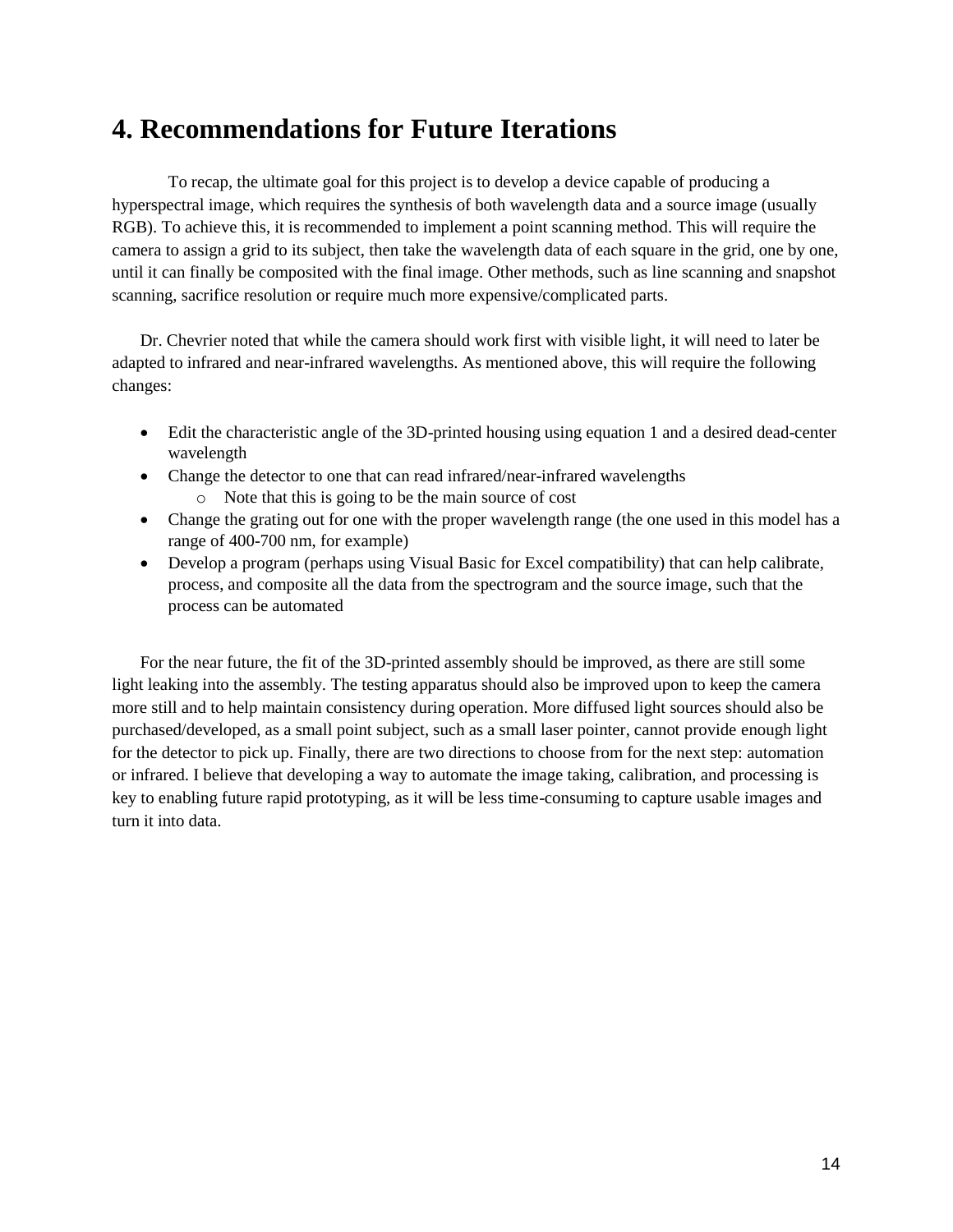# **5. Appendix**

## 5.1 References

- 1. [https://www.nasa.gov/mission\\_pages/station/research/experiments/864.html](https://www.nasa.gov/mission_pages/station/research/experiments/864.html)
	- a. Uses of hyperspectral imaging
- 2. <https://www.osapublishing.org/oe/abstract.cfm?uri=oe-26-5-6021#articleBody>
	- a. Original Paper
- 3. [https://www.edmundoptics.com/resources/application-notes/imaging/understanding-focal-length](https://www.edmundoptics.com/resources/application-notes/imaging/understanding-focal-length-and-field-of-view/)[and-field-of-view/](https://www.edmundoptics.com/resources/application-notes/imaging/understanding-focal-length-and-field-of-view/)
	- a. Optics Calcs if need be
- 4. [https://www.olympus-lifescience.com/en/microscope](https://www.olympus-lifescience.com/en/microscope-resource/primer/java/components/perfectlens/)[resource/primer/java/components/perfectlens/](https://www.olympus-lifescience.com/en/microscope-resource/primer/java/components/perfectlens/)
	- a. Combining lenses
- 5. <https://www.shimadzu.com/opt/guide/diffraction/02.html>
	- a. Basics about diffraction grating
- 6. <http://www.cbrnetechindex.com/Print/6128/specim/specim-iq>
	- a. Production hyperspectral camera
- 7. <https://mathematica.stackexchange.com/questions/85990/how-to-plot-an-emission-spectrum>
	- a. Image of spectrogram
- 8. <https://www.shimadzu.com/opt/guide/diffraction/14.html>
	- a. Transmission Grating basics
- 9. <http://www.cbrnetechindex.com/Print/6128/specim/specim-iq>
	- a. Specim IQ spec sheet
- 10. <https://mathematica.stackexchange.com/questions/85990/how-to-plot-an-emission-spectrum>
	- a. Emission spectrum image (first answer)

## 5.2 Parts List

- 1. Front lens f/4 FL 16 mm
	- a. <https://www.edmundoptics.com/p/160mm-fl-no-ir-cut-filter-f4-micro-video-lens/26288/>
- 2. M12 lock nut for μ-video lenses
	- a. <https://www.edmundoptics.com/p/M12-Lock-Nut-for-Micro-Video-Lenses/18813/>
- 3. Precision air slit 25μm x 3mm
	- a. <https://www.edmundoptics.com/p/25mum-x-3mm-unmounted-precision-air-slit/4370/>
- 4. Field lens  $FL = 10$  mm
	- a. [https://www.edmundoptics.com/p/100mm-Dia-x-100mm-FL-VIS-NIR-Coated-Plano-](https://www.edmundoptics.com/p/100mm-Dia-x-100mm-FL-VIS-NIR-Coated-Plano-Convex-Lens/18147/)[Convex-Lens/18147/](https://www.edmundoptics.com/p/100mm-Dia-x-100mm-FL-VIS-NIR-Coated-Plano-Convex-Lens/18147/)
- 5. 3 x S-Mount thin lens mounts
	- a. <https://www.edmundoptics.com/p/10mm-diameter-s-mount-thin-lens-mount/18655/>
- 6. S-mount focus tube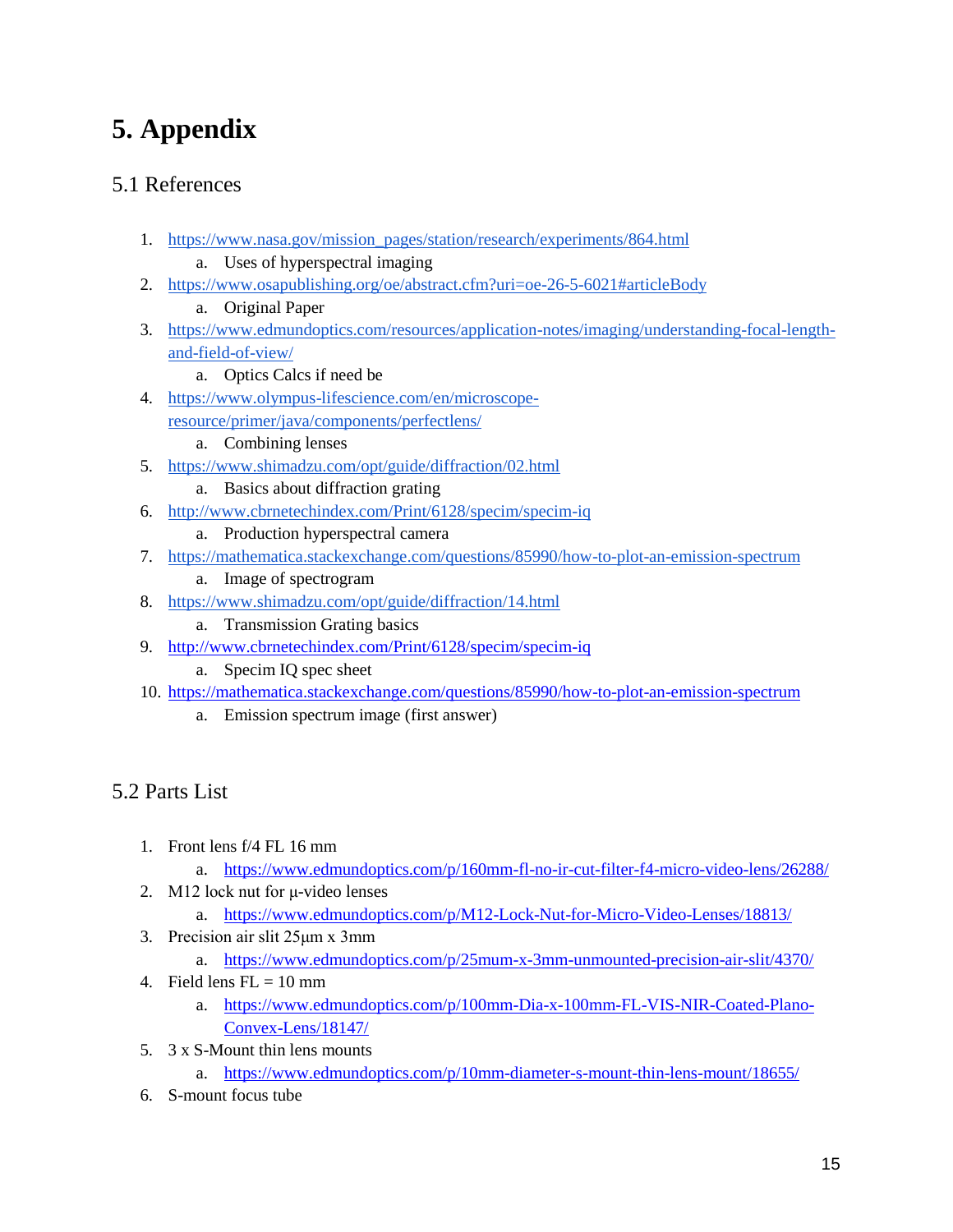- a. <https://www.edmundoptics.com/p/175mm-25mm-s-mount-fine-focus-tube/18665/>
- 7. Collimator lens  $FL = 30$  mm
	- a. [https://www.edmundoptics.com/p/100mm-Dia-x-300mm-FL-VIS-NIR-Coated-Plano-](https://www.edmundoptics.com/p/100mm-Dia-x-300mm-FL-VIS-NIR-Coated-Plano-Convex-Lens/18155/)[Convex-Lens/18155/](https://www.edmundoptics.com/p/100mm-Dia-x-300mm-FL-VIS-NIR-Coated-Plano-Convex-Lens/18155/)
- 8. 600 grooves/mm transmission grating  $25 \times 25$  mm2
	- a. [https://www.edmundoptics.com/p/600-grooves-25mm-sq-287deg-blaze-angle](https://www.edmundoptics.com/p/600-grooves-25mm-sq-287deg-blaze-angle-grating/10093/)[grating/10093/](https://www.edmundoptics.com/p/600-grooves-25mm-sq-287deg-blaze-angle-grating/10093/)
- 9. Detector lens  $f/2.5$  FL = 25 mm
	- a. <https://www.edmundoptics.com/p/250mm-fl-no-ir-cut-filter-f25-micro-video-lens/13716/>
- 10. S-Mount brass spacer rings
	- a. <https://www.edmundoptics.com/p/brass-spacer-ring-kit-2-of-each-size/11201/>
- 11. C-mount to μ-video lens adapter
	- a. <https://www.edmundoptics.com/p/c-mount-to-mu-video-lens-adapter/10767/>
- 12. Detector
	- a. [https://www.amazon.com/Spinel-Non-Distortion-3265x2448-Adjustable-](https://www.amazon.com/Spinel-Non-Distortion-3265x2448-Adjustable-UC80MPA_ND/dp/B0716RKLYM/ref=sr_1_2?keywords=imx179&qid=1551113855&s=gateway&sr=8-2)[UC80MPA\\_ND/dp/B0716RKLYM/ref=sr\\_1\\_2?keywords=imx179&qid=1551113855](https://www.amazon.com/Spinel-Non-Distortion-3265x2448-Adjustable-UC80MPA_ND/dp/B0716RKLYM/ref=sr_1_2?keywords=imx179&qid=1551113855&s=gateway&sr=8-2) [&s=gateway&sr=8-2](https://www.amazon.com/Spinel-Non-Distortion-3265x2448-Adjustable-UC80MPA_ND/dp/B0716RKLYM/ref=sr_1_2?keywords=imx179&qid=1551113855&s=gateway&sr=8-2)
- 13. Low-power Laser Pack (Red, Green, Blue)
	- a. [https://www.amazon.com/gp/product/B07PDFNKDB/ref=ppx\\_yo\\_dt\\_b\\_asin\\_title\\_o00\\_s](https://www.amazon.com/gp/product/B07PDFNKDB/ref=ppx_yo_dt_b_asin_title_o00_s00?ie=UTF8&psc=1) [00?ie=UTF8&psc=1](https://www.amazon.com/gp/product/B07PDFNKDB/ref=ppx_yo_dt_b_asin_title_o00_s00?ie=UTF8&psc=1)
- 14. High-power Green Laser
	- a. [https://www.amazon.com/gp/product/B07K8RXJFR/ref=ppx\\_yo\\_dt\\_b\\_asin\\_title\\_o00\\_s0](https://www.amazon.com/gp/product/B07K8RXJFR/ref=ppx_yo_dt_b_asin_title_o00_s01?ie=UTF8&psc=1) [1?ie=UTF8&psc=1](https://www.amazon.com/gp/product/B07K8RXJFR/ref=ppx_yo_dt_b_asin_title_o00_s01?ie=UTF8&psc=1)
- 15. Multi-Function Laser
	- a. [https://www.amazon.com/gp/product/B076CFXP4C/ref=ppx\\_yo\\_dt\\_b\\_asin\\_title\\_o00\\_s0](https://www.amazon.com/gp/product/B076CFXP4C/ref=ppx_yo_dt_b_asin_title_o00_s01?ie=UTF8&psc=1)  $1$ ?ie=UTF8 $&$ psc=1
- 16. Diffusing Sheet
	- a. [https://www.amazon.com/gp/product/B06XSBDWXX/ref=ppx\\_yo\\_dt\\_b\\_asin\\_title\\_o00\\_](https://www.amazon.com/gp/product/B06XSBDWXX/ref=ppx_yo_dt_b_asin_title_o00_s01?ie=UTF8&psc=1) [s01?ie=UTF8&psc=1](https://www.amazon.com/gp/product/B06XSBDWXX/ref=ppx_yo_dt_b_asin_title_o00_s01?ie=UTF8&psc=1)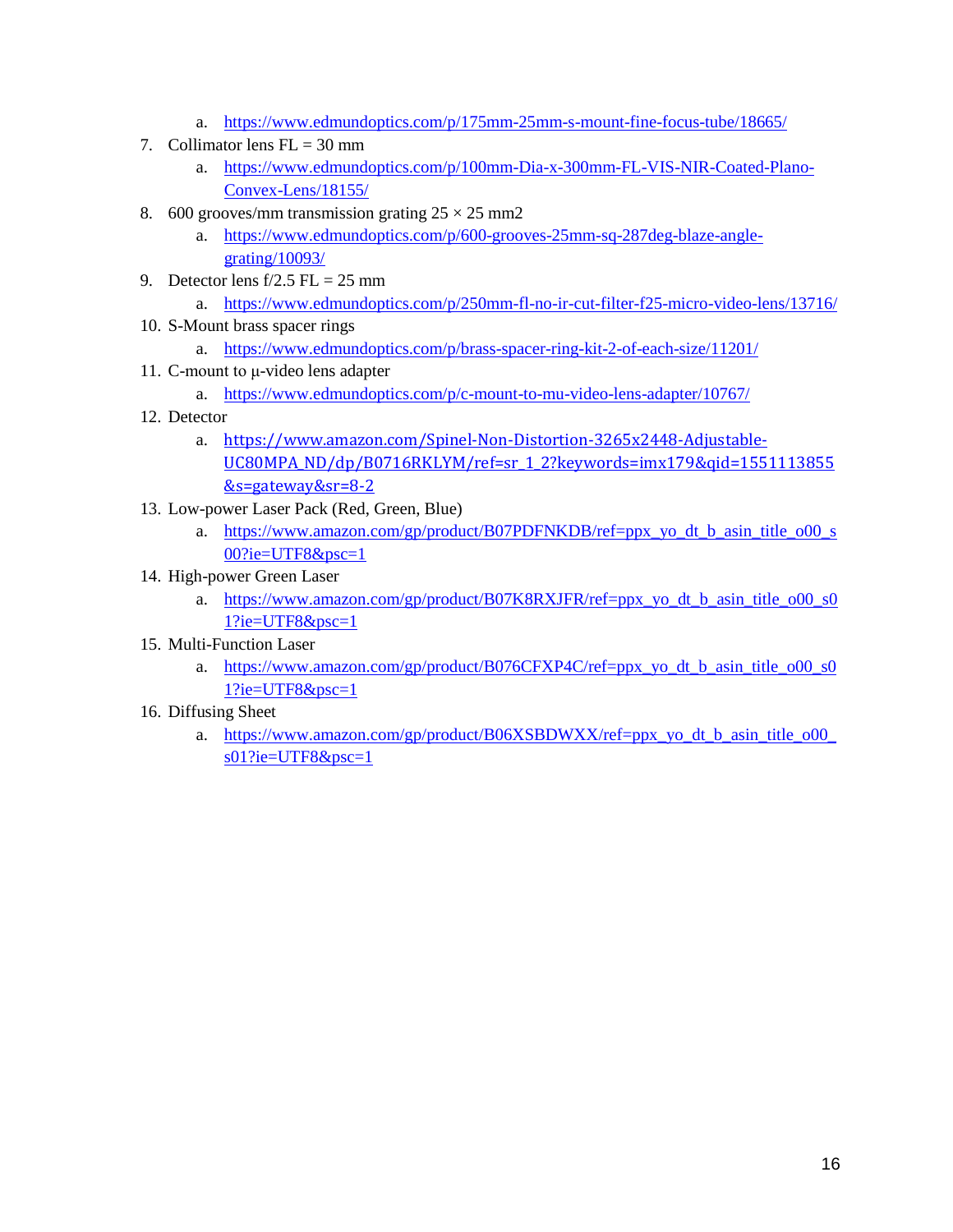## 5.3 Spectrograms Taken with Camera



*Figure i, Spectrogram of multi-function laser flashlight mode*



*Figure ii, Spectrogram of high-power green laser*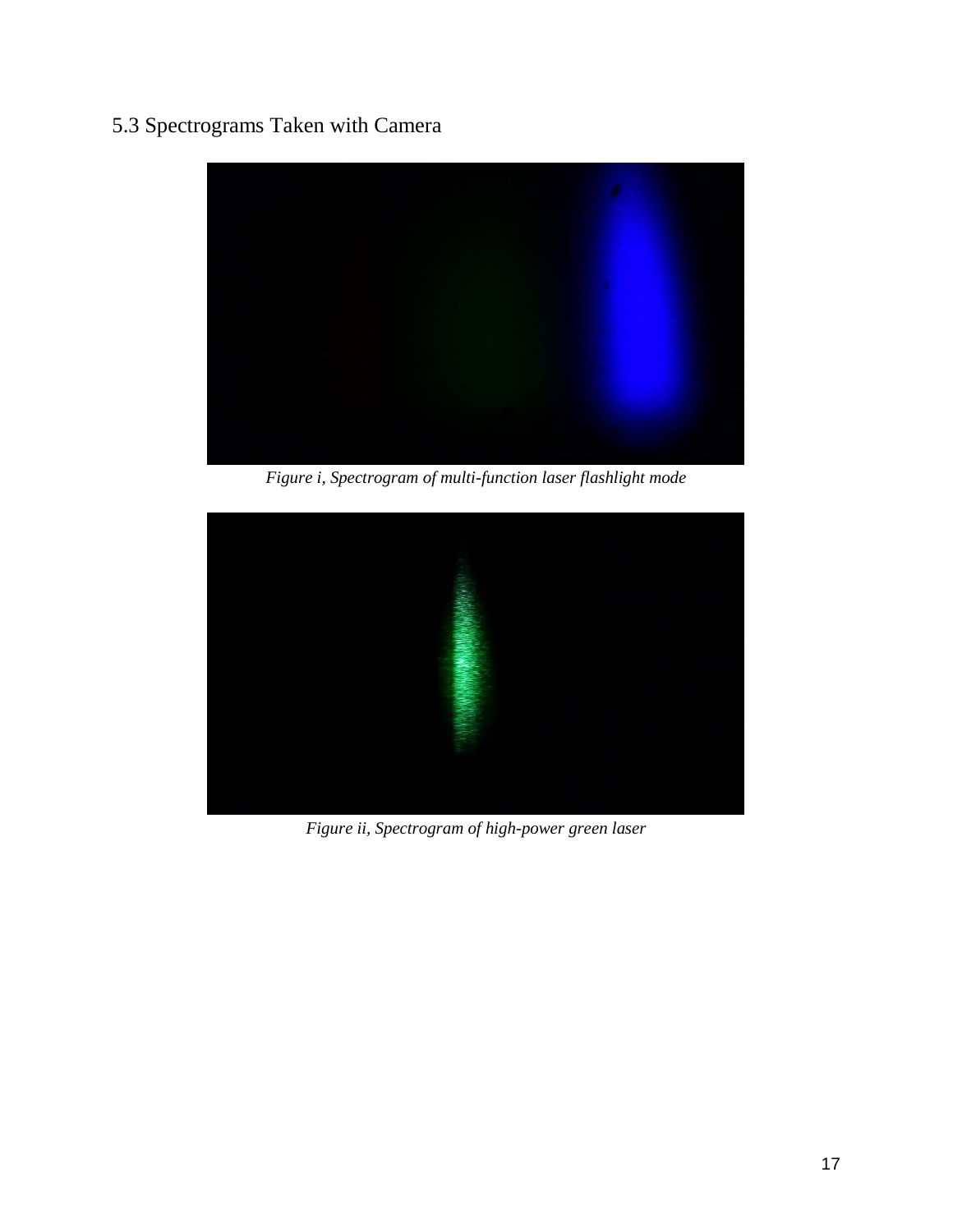

*Figure iii, Spectrogram of low-power red laser*



*Figure iv, Spectrogram of multi-function laser flashlight mode with line*